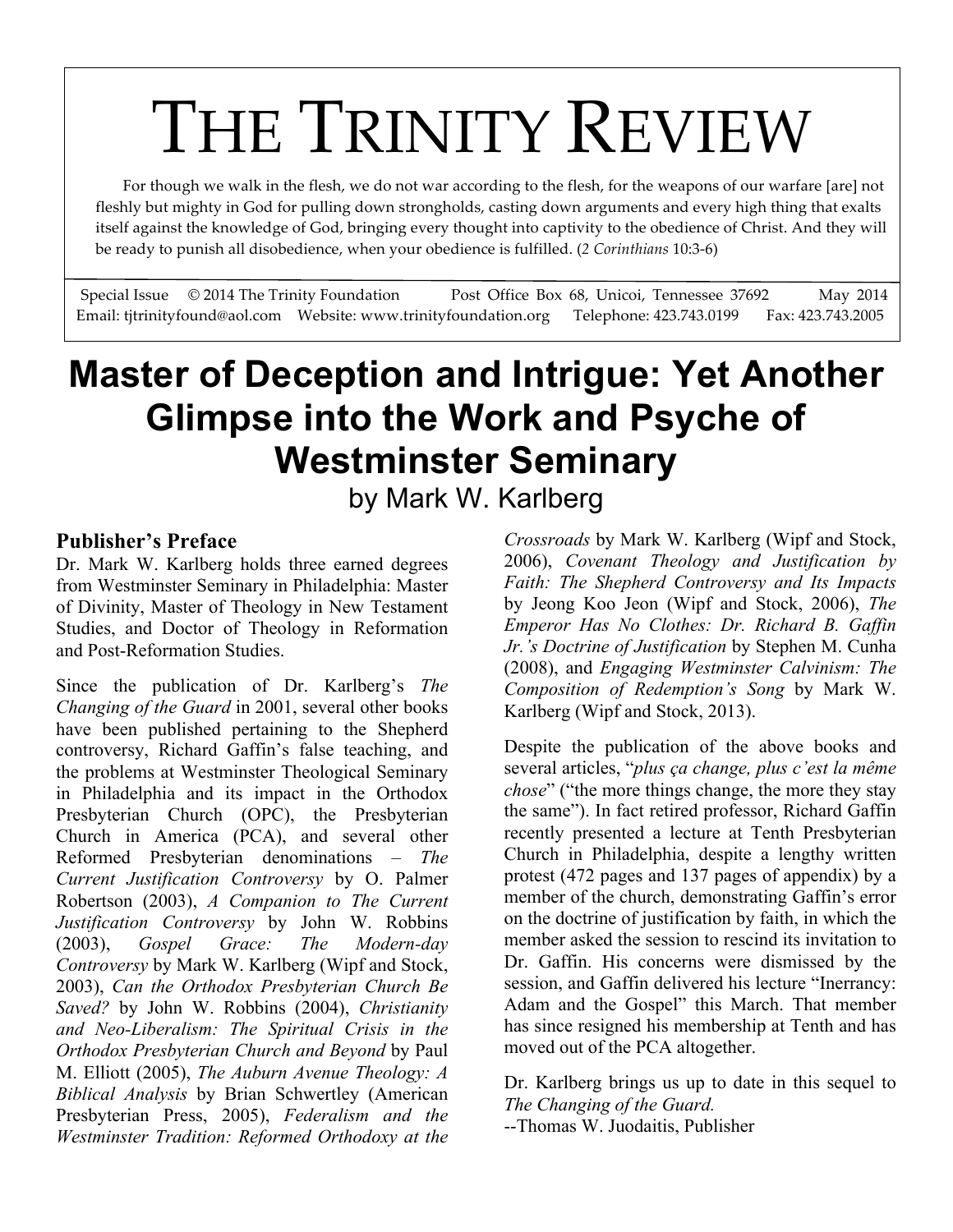#### **Introduction**

Once sound institutions can and do err, resulting in the loss of theological and moral footing. This fact of church history is readily acknowledged by those committed to the preservation and propagation of Reformed orthodoxy in its essentials. The hard part for many is to recognize when and where deviation in the fundamentals of doctrine occurs in institutions once held in high regard. It is required – above all – that one remain faithful by taking a stand for truth, rather than demonstrating an unwillingness, a reluctance, or a refusal to speak out. Of course, there are those who will continue to support an institution for gain, whether personal or otherwise. Seduced by false rhetoric, charmed by personalities, threatened by retaliation or retribution of one kind or another, far too many individuals and organizations retreat from their obligation. Rather than "cross the line" – a line drawn by the miscreants themselves – many take shelter in silence and / or willing ignorance, oftentimes in varying combinations of the two.

Given the current upheaval within the Reformed community, the question arises: What accounts for the unending stream of articles, books, and "statements of faith" – institutional and organizational – upholding the Biblical doctrine of justification by faith alone (apart from good works)? Why the necessity for all these writings and reaffirmations? The answer is simply the fact that the Biblical, Reformed doctrine of justification (more broadly, the doctrine of union with Christ) is under fierce assault from a variety of sources. Hence the urgency over the last four decades to restate and to defend the teaching of historic Protestant-Reformed orthodoxy. A second question to be asked is: *What is the chief source of defection within the evangelical-Reformed camp? And why the widespread reticence to name this source in academia? Should there be any doubt, let it be clearly said: the primary source of deviant teaching so prevalent today is Westminster Theological*  Seminary in Philadelphia.<sup>1</sup> In the final instance it is

fair to ask: Why are so many students leaving Westminster with views contrary to that of classic Reformed teaching, especially as regards the formal and the material principles of the Protestant Reformation (the doctrine of Scripture and the doctrine of justification by faith respectively)? What lies before us is not a minor skirmish, but a crisis of confidence and trust. What we are facing is an everwidening spread of theological corruption, one that is severely impeding the work of the kingdom of Christ and witness to his Gospel of saving grace.

As noted often in my previous writings, Reformed theology is the theology of the covenants. This essay addresses two related elements in the system of doctrine – one that is primary, the other secondary. Denial of the first element results in a *radical* reinterpretation of covenant theology (leading to heterodoxy); a faulty understanding of the latter results in a defective view of the Covenant of Works, one nevertheless falling within the bounds of historic Reformed orthodoxy.<sup>2</sup> A leading feature of covenant theology (or federalism) is the antithesis between the two principles of inheritance / reward in the covenant(s) between God and his people: (1) *meritorious works* in the covenant established by God with humankind at creation, as well as in the temporal, symbolico-typical sphere of life in earthly Canaan during the Mosaic economy (the law serving as Israel's pedagogue), and with respect to the reconciling work of Christ as Second Adam (necessitating his meritorious obedience in the place of the sinner's transgression, covenantbreaking, and guilt); and (2) *saving faith* as instrumental in the reception of Christ's perfect righteousness imputed to the elect, and to them alone. On this point of doctrine we meet up with the Protestant consensus (Lutheran and Reformed) concerning the law / grace antithesis. *Within the Reformed tradition this contrast has been uniquely applied to the covenantal structure of Biblical history, redemptive and pre-redemptive.* And so it is that this doctrine of the covenants distinguishes the Reformed tradition from all other Protestant

 $\overline{a}$ 

 <sup>1</sup> *The Changing of the Guard: Westminster Theological Seminary in Philadelphia* (Unicoi, TN: The Trinity Foundation, 2001). Available online at www.trinityfoundation.org. Republished in my *Gospel Grace: The Modern-day Controversy* (Eugene, OR: Wipf and Stock,

<sup>2003).</sup> This article serves as a sequel to this previous  $\frac{1}{2}$  publication.

The first element pertains to the crucial law/gospel antithesis: the second to the misapplication of the Biblical term "grace" to the preredemptive epoch (notably, the Covenant of Works).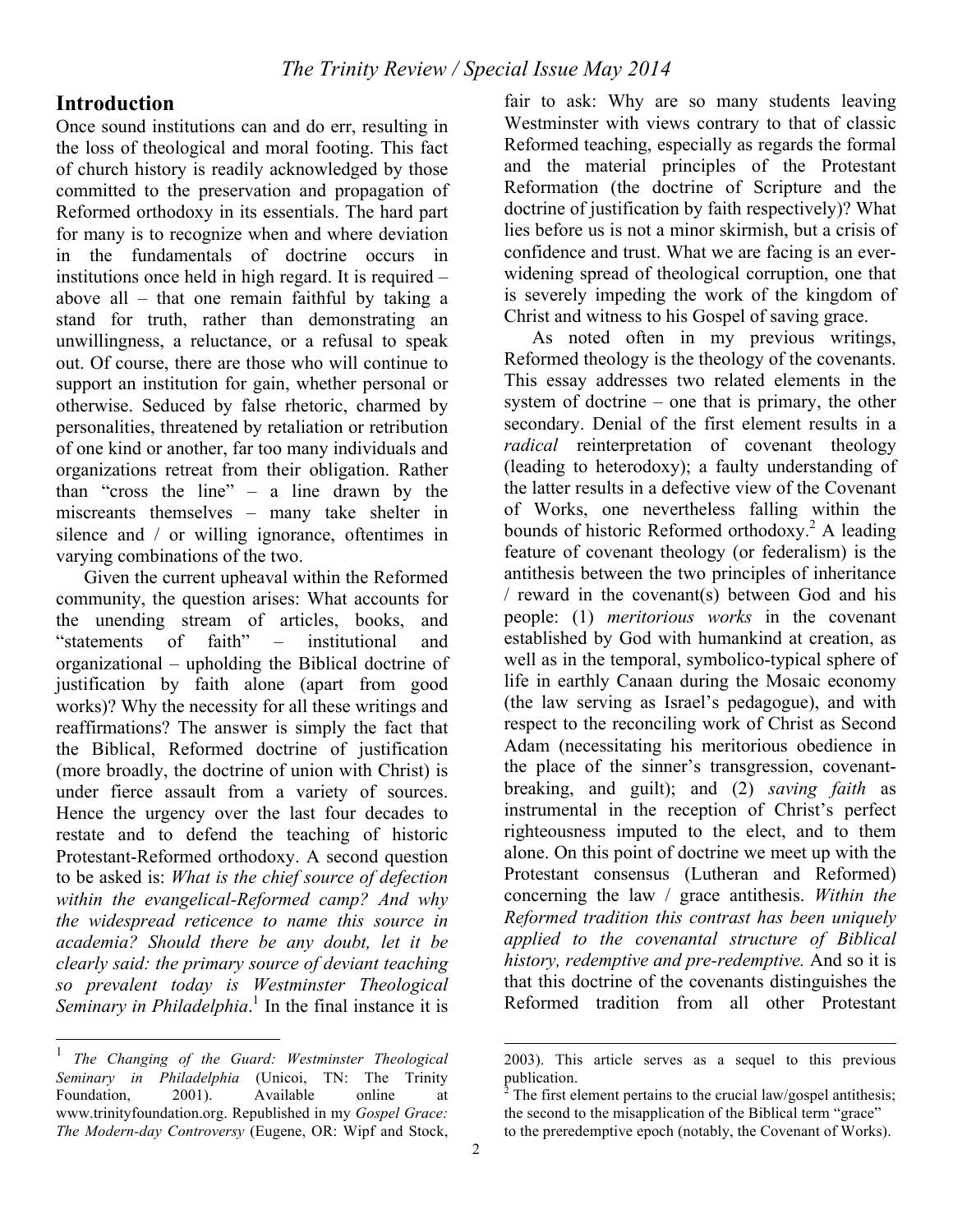traditions. In modern times, the first major assault on this doctrine came from Karl Barth; in more recent times, in the work of Norman Shepherd and Richard Gaffin, Jr. of Westminster Seminary.<sup>3</sup>

My doctoral study at Westminster in Philadelphia began under Shepherd. As early as matriculation into the M.Div. program, I was captivated by the work of Meredith G. Kline. Before long, I became instrumental in encouraging Professor Kline's return to Westminster to teach on a part-time basis (he was serving on the faculty of Gordon-Conwell Seminary at the time). In God's providence, my study at Westminster coincided with the outbreak of the Shepherd controversy on campus, first surfacing in 1975. Subsequent study at Westminster led to my master's thesis on *Romans* 7, giving special attention to the apostle Paul's interpretation of the Mosaic law. That was followed by the writing of my 1980 dissertation (*The Mosaic Covenant and the Concept of Works in Reformed Hermeneutics*)*.* All told, these studies had an impact on the course of the Shepherd controversy. After careful study of the issues in dispute (including my studies on the doctrine of the covenants and justification), President Edmund Clowney reversed his prior, favorable stance toward Shepherd, and now began taking the steps necessary to have Shepherd removed from the faculty (*the decision having been based upon Shepherd's erroneous, heterodox teaching*). This complete about-face soon led to the writing of "Reasons and Specifications Supporting the Action of the Board of Trustees in Removing Professor Shepherd by the Executive Committee of the Board" (February 26, 1982). As part of the review process, I had been asked by the Committee charged with producing this document to provide a critique of Shepherd's theology on justification, election, and the covenants. Needless to say, these years at Westminster were exceedingly

turbulent. Up to the current time, the situation remains much the same within the seminary community-at-large.

Prior to Clowney's reversal, he had attempted unsuccessfully to contain the crisis within the seminary, denouncing Shepherd's critics (notably, the signers of the May 4, 1981 "Letter of Concern") for having sounded the alarm to outside scholars and pastors.4 *In the end, in statements made in the Christian media and elsewhere, Clowney committed his biggest mistake by misleading the public regarding the true grounds for Shepherd's dismissal – downplaying Shepherd's false teaching, and emphasizing the need to distance the seminary from ongoing controversy.* This misjudgment was motivated, in part, by legal challenges raised by the theological accrediting agencies standing in the wings to protect the name and reputation of tenured professors. The same miscalculation – and for the same reason – was later repeated by President Peter Lillback and the seminary faculty in the dismissal of Peter Enns from the Old Testament department. Making matters more difficult in the prior case, President Clowney found Gaffin – Shepherd's staunchest supporter and the co-author, if not father, of the new teaching – to be a formidable force with which to contend. Since the time of Shepherd's dismissal, rupture within the faculty has never been repaired, and differences never resolved. Collegial estrangement continues to prevail to this day. Of course, the chief reason for ongoing conflict is fundamental disagreement in theological interpretation, involving issues of doctrinal substance.

#### **Westminster East Today**

Espousing anew a high view of Scripture – which members of the faculty have done throughout the history of the institution, even during its latter-day forage into novel and at times relativistic views of Scriptural interpretation (beginning in the mid- $1970s$ <sup>5</sup> – Westminster today is hoping that its

<sup>&</sup>lt;sup>3</sup> See my four-volume study, wide-ranging and detailed, offering a comprehensive bibliography: *Covenant Theology in Reformed Perspective: Collected Essays and Book Reviews in Historical, Biblical, and Systematic Theology* (Eugene, OR: Wipf and Stock, 2000); *Gospel Grace: The Modern-day Controversy* (Eugene, OR: Wipf and Stock, 2003); *Federalism and the Westminster Tradition: Reformed Orthodoxy at the Crossroads* (Eugene, OR: Wipf and Stock, 2006); and *Engaging Westminster Calvinism: The Composition of Redemption's Song* (Eugene, OR: Wipf and Stock, 2013).

 <sup>4</sup> The major impetus for the turnaround on the part of the President of the seminary was dissemination of this May letter signed by forty-five theologians and pastors voicing objection to Shepherd's exoneration. See the literature on the Shepherd controversy for additional details and developments.

 $<sup>5</sup>$  It was during the days of the Shepherd controversy that</sup> faculty members were intent upon teaching freely their own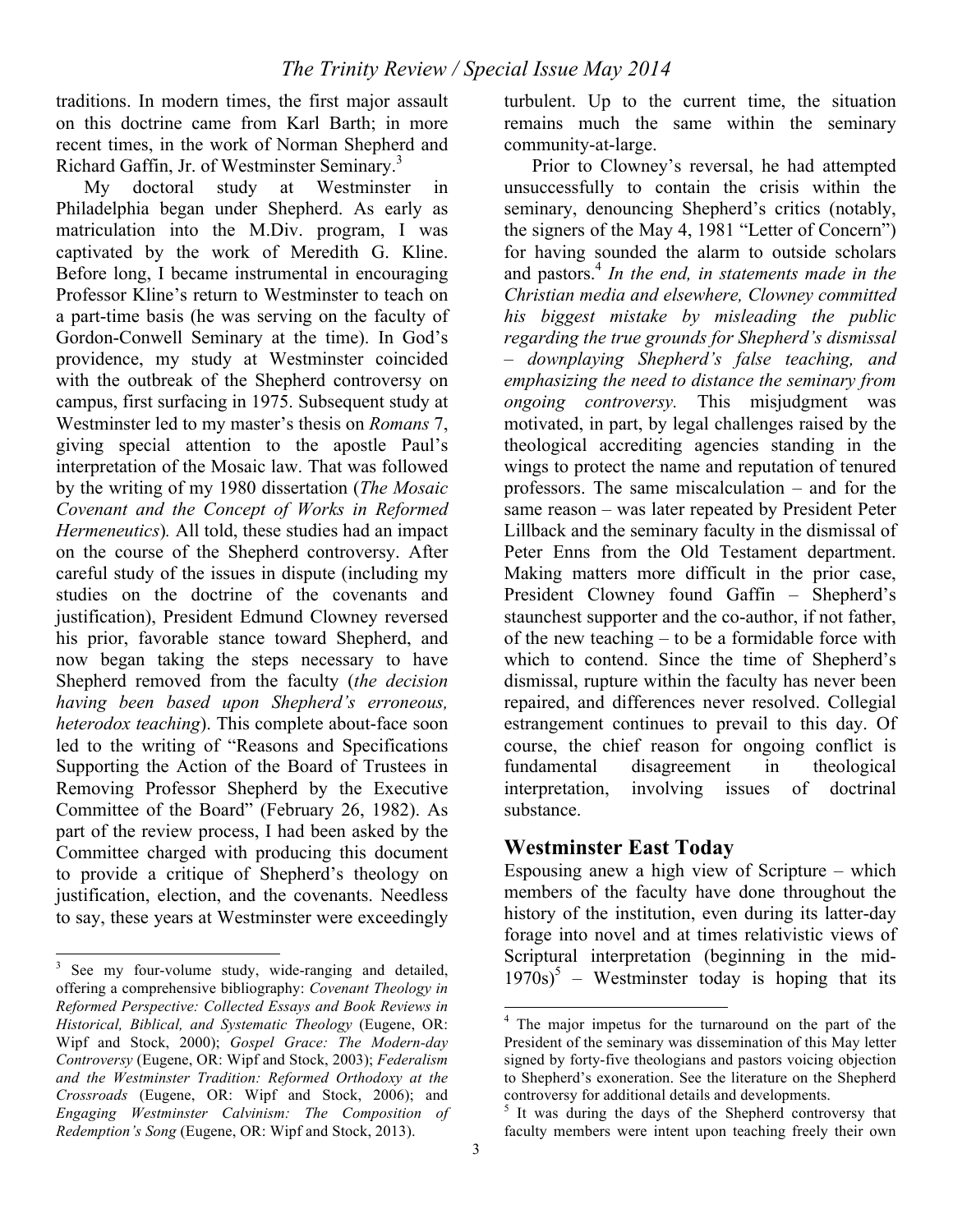attempt to "hold the line" with regard to the authority and inerrancy of Scripture will overshadow the justification dispute, relegating the latter to a controversy in the distant past. *What has been up for grabs is the interpretation of Scripture, including radical reinterpretations.* Here we note five instances of such : (1) Harvie Conn's utilization of contextualization and its effect upon the (re)statement of modern-day Reformed dogmatics; (2) Peter Enns' allegorical interpretations in portions of recorded Biblical history (building upon the prior work of Raymond Dillard and Tremper Longman);<sup>6</sup> (3) Moisés Silva's promotion of redaction criticism, which in this instance amounts to a variation on multiple theological perspectives such as that advocated by John Frame; (4) the employment of Barthian doctrine (specifically, the notion of the priority of grace to law resulting in denial of the traditional Protestant Law/Gospel antithesis) by Norman Shepherd, Richard Gaffin, Sinclair Ferguson, David Garner, Peter Lillback, Carl Trueman, William Edgar, and Scott Oliphant (to name only some of Westminster's faculty); and (5) Frame's invention of multi-perspectivalism as a replacement for traditional Reformed systematics, resulting in a change in theology and methodology.<sup>7</sup> All of these streams feed into the single delta, the theological watershed known as New School Westminster.

In the February 8, 2014 issue of *World*  magazine, P&R Publishing advertised two new, "seminal" books, *Thy Word is Still Truth* (edited by Lillback and Gaffin), and Frame's *Systematic* 

 $\overline{a}$ 

*Theology.*<sup>8</sup> With regard to the latter, the advertisement claims: "This magisterial opus – at once biblical, clear, cogent, readable, accessible, and practical – summarizes the mature thought of one of the most important and original Reformed theologians of the last hundred years." Together these two books once again bring into view the formative principles of the Protestant Reformation, the doctrine of Scripture and the doctrine of justification by faith alone, two of many crucial doctrines in Reformed dogmatics. In Frame's book, the author takes yet another occasion to castigate Shepherd's critics; he proceeds then to instruct the Reformed world how to think theologically. $9$  To be sure, Frame's methodology and doctrinal formulation do find a following among some, but his work nevertheless remains highly controversial and highly contentious.<sup>10</sup>

*Systematic Theology: An Introduction to Christian Belief*  $\frac{11}{11}$  is a distillation of Frame's

<sup>11</sup> The Westminster Bookstore announces on its website (www.wtsbooks.com): "*Systematic Theology* is the culmination and creative synthesis of John Frame's writing on, teaching about, and studying of the Word of God. This magisterial opus—at once biblical, clear, cogent, readable, accessible, and practical—summarizes the mature thought of one of the most important and original Reformed theologians of the last hundred years. It will enable you to see clearly how the Bible explains God's great, sweeping plan for mankind." Frame's study has won numerous accolades from evangelical theologians – endorsements provided by the publisher at the opening of the book (comprising twenty pages preceding the title page), are an obvious attempt to buttress Frame's

views, without others looking critically over their shoulders; support for Shepherd entailed an implicit pass to teach without restraint, at least to the degree to which they could get their views across without stirring outside concern or objection. <sup>6</sup> Enns, like his colleagues in the Old Testament department,

claimed to uphold "inerrancy" – the problem lay in his *(re)interpretation* of Scripture.<br><sup>7</sup> This methodology has enabled Frame to be ambiguous.

vague, and evasive on certain issues, waffling on others. Such is the craft of the "artful dodger." See the exchange between Frame and Karlberg on the Trinity Foundation's website, *Trinity Review* (Mar/Apr 2001) at www.trinityfoundation.org*.*  For further analysis of Frame, see "On the Theological Correlation of Divine and Human Language: A Review Article," *Journal of the Evangelical Theological Society* 32 (1989) 99-105; and "John Frame and the Recasting of Van Tilian Apologetics: A Review Article," *Mid-America Journal of Theology* 9 (1993) 279-296.

 <sup>8</sup> *World* magazine, 33. *Thy Word is Still Truth: Essential Writings on the Doctrine of Scripture from the Reformation to Today,* Peter A. Lillback and Richard B. Gaffin, Jr., editors (Phillipsburg: P&R, 2013); and John Frame, *Systematic Theology: An Introduction to Christian Belief (Phillipsburg:* P&R, 2013).

 $9$  In characteristic Framian arrogance, subtly cloaked in the veneer of humility – hallmarks of Frame's writings!

 $10$  Frame's attempt to answer his critics is evident in both the design and the content of his *festschrift*, where Frame handpicked his contributors to commend, promote, and defend his work; see *Speaking the Truth in Love: The Theology of John M. Frame,* ed. John J. Hughes (Phillipsburg: P&R, 2009). At Westminster Seminary's "Alumni and Friends Lunch" conducted during the 2013 annual meeting of the Evangelical Theological Society, Gaffin addressed the topic of Biblical inerrancy. He was joined on this occasion by Frame. The seminary is striving to put the best face on the school in the presence of ongoing criticism from various quarters and on several issues of doctrinal import.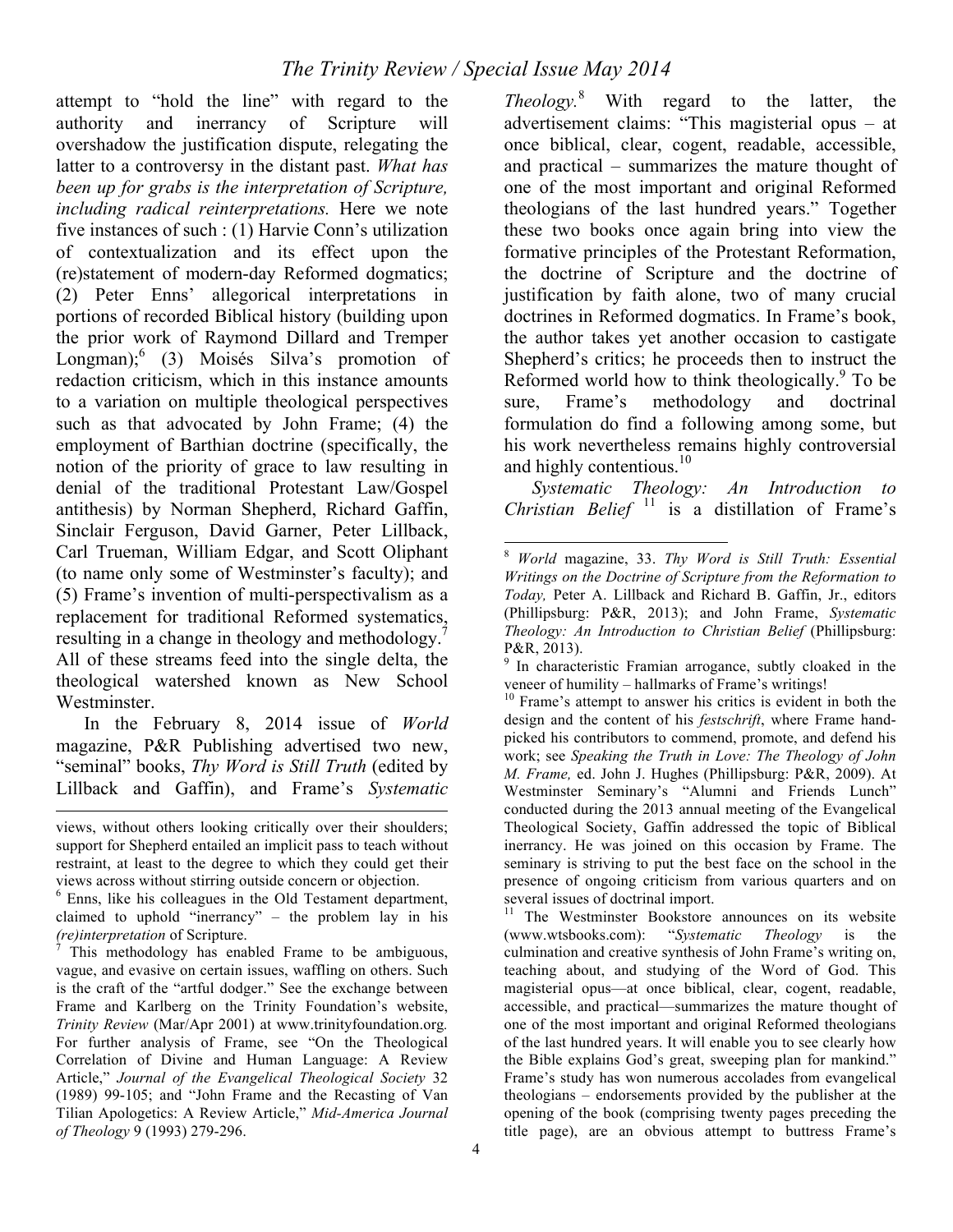theological ruminations over the course of his teaching career (billed as his *magnum opus*). As has been pointed out by many, Frame's book and approach are subjective, amounting to a subtle, and not so subtle, attempt to repudiate traditional Reformed dogmatics at a number of key points in the theological system. His methodology can only yield at best an "introduction," not a summary or compendium of Reformed, Biblical teaching. The author prides himself on his own thinking – free of what he sees to be the dogmatism of the "traditionalists" – with token regard for historic Reformed theology on several critical points of doctrine. Curious at this point in the controversy is the ambivalence and the duplicity concerning Shepherd's distinctive teaching, what Frame regards as mere quibbling over formulation. *Frame does not regard Shepherd's theology to be unorthodox, rather that is ascribed to the thinking of his*  Frame substitutes his multiperspectivalism, his many triads of *theological application* (which includes the believer's experiential appropriation of the Word), for the unique Scripture principle (which identifies Scripture as *self-interpreting*). Frame's approach has a leveling effect on the authority of Scripture and human understanding of the Word. Frame employs a (new) version of church tradition of his own liking. Frame's lengthy work lacks adequate interaction with the broader theological literature,

preferring highly selective citations to works addressing issues with which the author disputes and with theologians with whom he disagrees (notably those within the Westminster community). Frame is novel in his approach and in many of his conclusions; as a whole, the book is idiosyncratic and out of step with traditional dogmatics (which is the intended goal of Frame's theologizing).

The battle for truth and honesty at Westminster has been uphill all the way for those "outside" the citadel. And new, fresh blood on the faculty has, likewise, been incapable of extricating the seminary from its errors and missteps. Regrettably, one cannot look to Gregory Beale's recently published *magnum opus*, titled *A New Testament Biblical Theology: The Unfolding of the Old Testament in the New*,<sup>13</sup> for help sorting out the long-standing, divisive issues concerning the justification dispute at Westminster (even though, to his credit, Beale did take an aggressive stand against the views of Peter Enns on Biblical inerrancy and interpretation). Beale's hesitant and reserved comments in this volume further confuse and compound the grievance against the seminary faculty in an ever widening dispute. $14$ 

#### **Westminster East and West: Similarities and Differences**

Firstly, despite common roots extending back to the founding of Westminster by J. Gresham Machen in 1929 – both campuses claiming to be following Machen's vision and theological convictions and to be bound by the teachings of the Westminster Standards – the two have largely parted ways. This in itself is indicative of grave problems in theological understanding and genuine commitment to the Reformed confessions. As noted in the introduction, discord and estrangement continue to prevail, ever since the days of Shepherd's dismissal<br>from the faculty.<sup>15</sup> The action by President The action by President

 $\overline{a}$ theology, methodology, and reputation. J. I. Packer provides the Foreword in which he denounces critics of the author – not surprising from one who has himself abandoned, in places, traditional Protestant-Reformed teaching (see, in particular, Packer's role in writing the ecumenical document "Evangelicals and Catholics Together: The Christian Mission in the Third Millennium," 1994). My prior published comments and critique of Frame's theological work pertain equally to this latest publication, one which feebly sets out to clarify and modify the author's formulations in light of criticisms. To be certain, the book contains no substantive changes whatsoever.

 $12$  Concerning the doctrine of justification, Frame maintains that "Shepherd reflected remarkable insight into the teaching of Scripture" (*Systematic Theology,* 975). And with regard specifically to the covenantal structure of Biblical revelation, pre- and post-fall, Frame proudly admits that his argument is "dependent on Shepherd." Here he cites Shepherd's *The Call of Grace,* which publication Gaffin had commended in glowing terms on the book's back cover (*Systematic Theology,*  71 n.18).

<sup>&</sup>lt;sup>13</sup> Grand Rapids: Baker Book House, 2011.<br><sup>14</sup> For additional critique and analysis, see my *Engaging Westminster Calvinism*, chapter two ("Conflating Faith and Works in Final Judgment / Justification: The Teaching of New School Westminster").

<sup>&</sup>lt;sup>15</sup> William Dennison, a member of the faculty of Covenant College and Northwest Seminary (a hotbed for anti-Klineans), offers several barbs against the theological position of David VanDrunen, illustrative of the war raging within the broader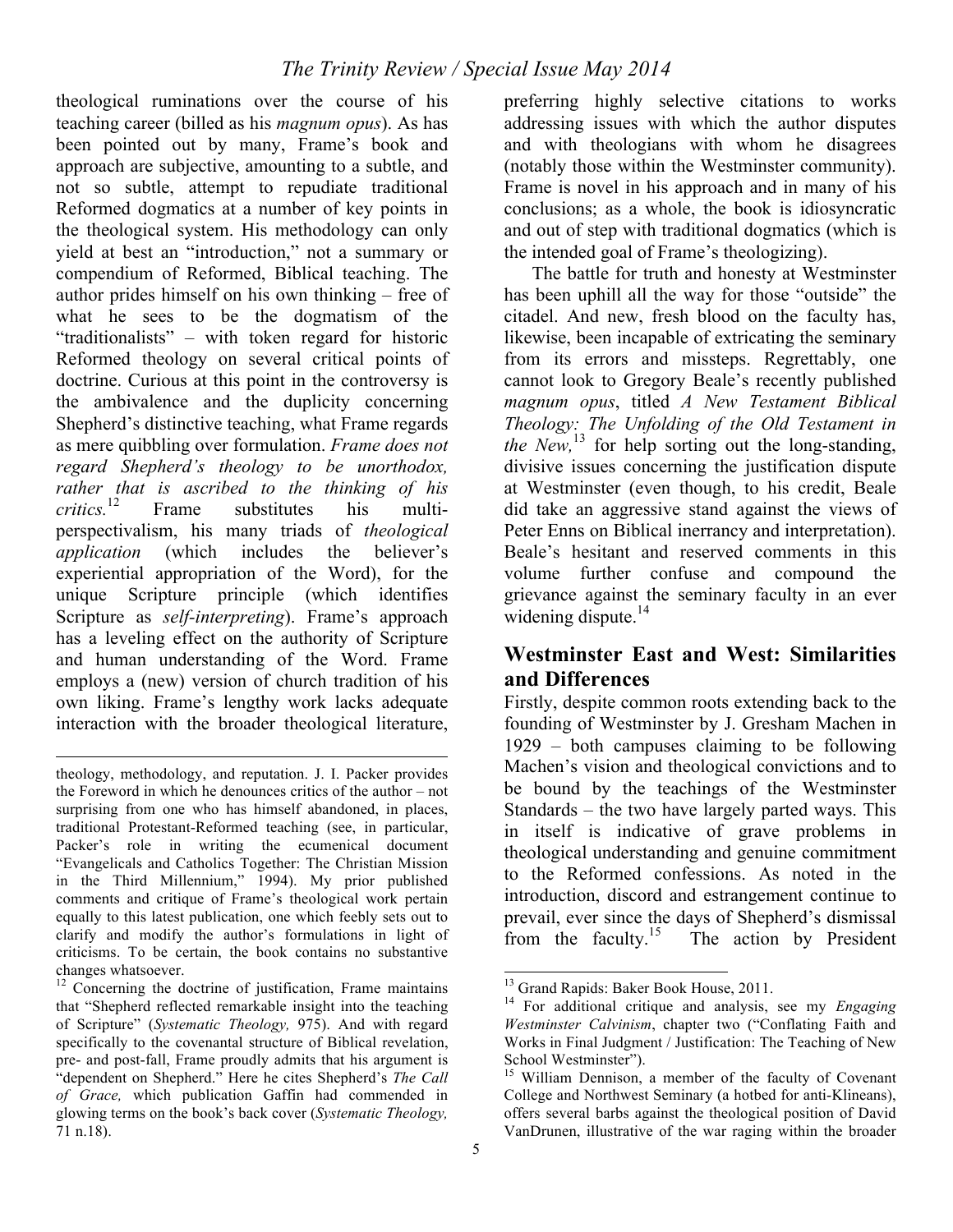Clowney and the Board of Trustees did not bring about a fruitful, lasting resolution by any measure of assessment. Secondly, despite the opposition of the two faculties on matters relating to the doctrine of justification by faith, union with Christ, and the Covenant of Works (to name only a few), Westminster West's position on justification is compromised by endorsement of Gaffin's alleged "orthodoxy." As a consequence, the faculty of Westminster West sits precariously on the fence in the ongoing battle over sovereign, justifying grace (in contrast to inheritance / reward by "the works of the law"). Doubtless it is out of fear of retribution and loss of support for the California institution that the faculty finds itself in this position. The faculty is fully cognizant of Gaffin's dominant role in the Shepherd controversy and his own problematic (even deviant) formulations. *Never has Gaffin publically disassociated or distanced himself from Shepherd's theology – at least not to any significant or meaningful degree. The true state of affairs is this: Gaffin's position has not changed substantively in any way (contrary to all false, misleading reports).*<sup>16</sup>

seminary community. Dennison has frequently aired opinions against members of the faculty at Westminster in California, including his dislike for all who oppose the distinctive teaching of New School Westminster (in Philadelphia). In his "Review of VanDrunen's *Natural Law and the Two Kingdoms*  (*WTJ* 75 [2013] 349-70), Dennison asserts: "The breadth of VanDrunen's volume and the scholarly analysis, however, remains elementary and exhibits a number of shortcomings" (351). Overall, a "shallow interdisciplinary study" (352). Dennison concludes the review by warning: "anyone intending serious scholarly use of his volume should proceed with grave caution…. We still await, therefore, a definitive work on *Natural Law and the Two Kingdoms* in light of Reformed orthodoxy; at best, VanDrunen's study serves as a minor footnote to any sincere historical study of the subject" (369). Just one more barometer on the dampening climate hanging over the Westminster community.

 $\overline{a}$ 

<sup>16</sup> After years of debate and conflict, Shepherd, Gaffin, and Frame came to acknowledge the active obedience of Christ in the procurement of salvation. Yet this element in their theology remains meaningless, given their rejection of the traditional Lutheran-Reformed antithesis between law and grace – the former being obedience to God's commands, on which basis covenant reward is earned in the original Covenant of Works; the latter being inheritance by faith alone (apart from "good works"). It is the contention of Shepherd, Gaffin, and Frame – and many others schooled in their

Frame found himself unwelcome at Westminster California, and when the opportunity came to leave for greener pastures at Reformed Theological Seminary (RTS) in Orlando he was eager to go. Here he found a safe, hospitable environment in which to carry on his theological work. The faculty at RTS proved to be very supportive and nurturing. Since leaving Westminster, Frame has taken numerous pot-shots in his writings against several faculty members on the Escondido campus on a number of critical issues. Echoing the stance of many in censuring opponents of Shepherd and Gaffin, repeated attempts are made to silence all opposition, either by misrepresentation, false caricature, or cover-up – ignoring as far as possible valid criticism as if it did not exist or was unworthy of engagement. Both Westminster East and West are culpable for mishandling the controversy and deceiving the public; any difference in culpability is merely one of degree. As in the case of Princeton Seminary in the early twentieth century, the tide has changed for Westminster, most notably in Philadelphia. All this has resulted in a loss of confidence, trust, and respect for the faculty and the institution(s). Only by taking a firm stand will Westminster West earn

 $\overline{a}$ 

teaching – that the classic law / grace doctrine is Lutheran, not genuinely Reformed.

Gaffin's 2006 study, *By Faith, Not by Sight: Paul and the Order of Salvation* has just been republished and released by P&R in March of 2014. In the "Preface to the Second Edition" Gaffin writes: "The revisions in this edition are not extensive, though occasionally they are substantive. In a number of places I have rewritten to be as clear as I can, particularly in light of criticisms of the first edition. At several points I have addressed specific criticisms" (xvii). *At the critical points in the Shepherd-Gaffin dispute on justification and the covenants Gaffin's position has not changed one iota.* Both Gaffin and Frame are well aware of the criticisms of their work, but they refuse to listen with any degree of honesty or integrity. They remain adamant in their repudiation of the classic Protestant-Reformed Law/Gospel antithesis; they refuse to correct erroneous, heterodox teaching, teaching so immediately and directly identified with Shepherd's teachings. How could genuine change be forthcoming after four long decades of controversy? See my combined review of Paul A. Rainbow's *The Way of Salvation: The Role of Christian Obedience in Justification* (Bletchley: Paternoster, 2005) and Richard B. Gaffin's *"By Faith, Not by Sight:" Paul and the Order of Salvation* (Bletchley, UK: Paternoster, 2006) in *JETS* 50 (2007) 423-428; republished in *Engaging Westminster Calvinism.*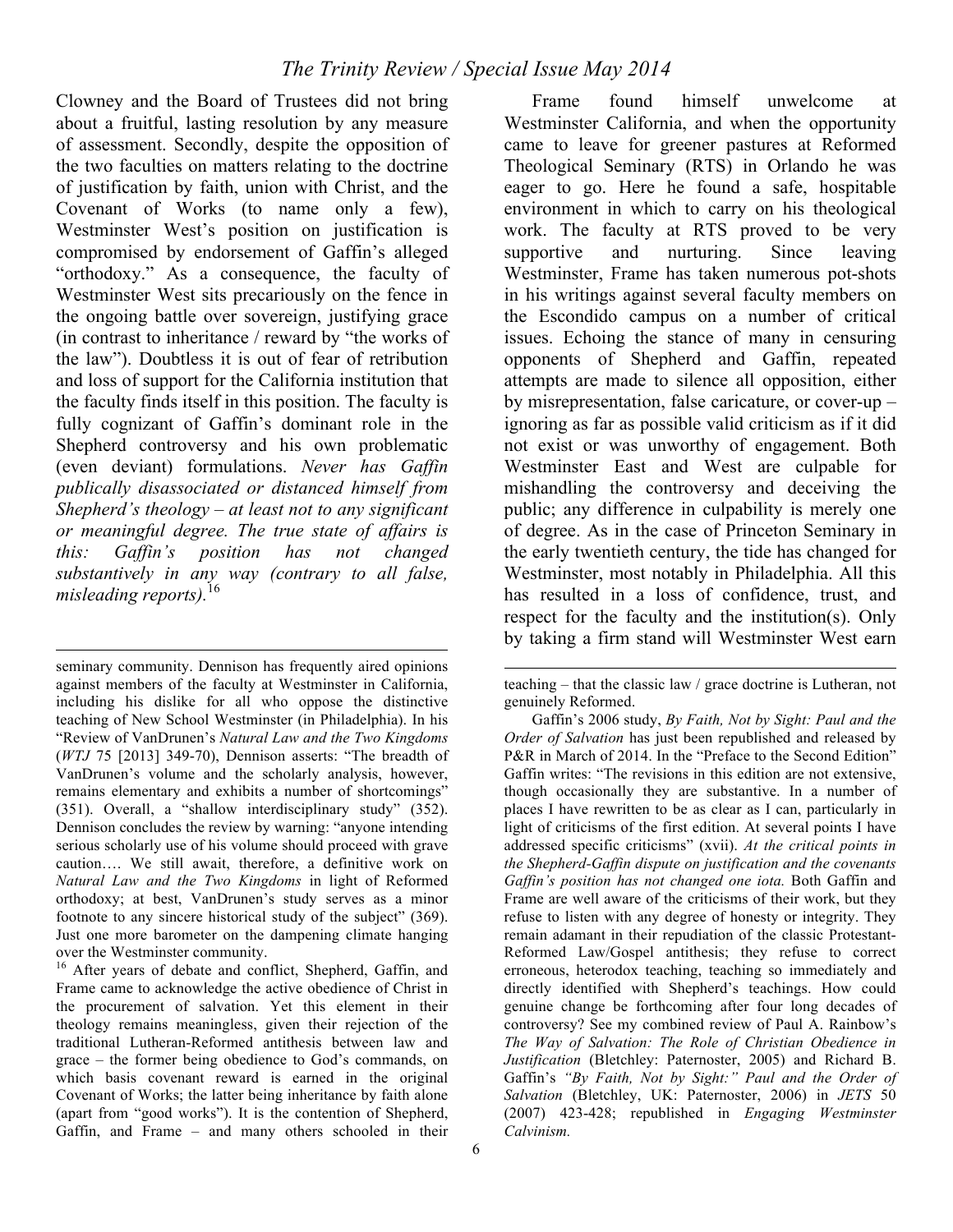the title of "courageous Calvinists," to which it so eagerly aspires. Until such time, the future of historic orthodox Calvinism in America is highly uncertain; what prevails is the further erosion of truth among the churches of the Reformation.<sup>17</sup>

Westminster Seminary in California was founded as a seminary-in-exile (a residence largely for opponents of Shepherd who were teaching on the Philadelphia campus).<sup>18</sup> It would appear that Frame was sent to Escondido as a watch-dog for the Philadelphia faculty. The plan was to keep the two campuses together institutionally, but over time that relationship was severed. Redeemer Theological Seminary (Dallas, Texas) is yet another, more recent offshoot of the Philadelphia campus. It was founded originally in 1999 as an extension campus, but the school obtained independent status in 2009 (after the dismissal of Peter Enns from the Philadelphia faculty in 2008). Among the faculty members are Dan McCartney (unwavering supporter of Enns), Clair Davis (defender of Shepherd), and Sinclair Ferguson (whose own work has been shaped in significant ways by Gaffin's theology).

### **Westminster's Impact on the Evangelical-Reformed Churches**

The teachings of Westminster Seminary, a leading Reformed academic institution, have had an enormous impact upon the churches. Over the years, the seminary has made inroads into the Orthodox Presbyterian Church, the Presbyterian Church in America (including its denominational seminary, Covenant), the United Reformed Churches of North America, and other institutions like Mid-America Reformed Seminary. The latest effort has been taken by the Presbytery of the

Northwest (OPC) calling for a denominational study of the works-inheritance principle in the Mosaic Covenant.<sup>19</sup> The central issue at stake here is, once again, the Protestant-Reformed Law / Gospel antithesis.

Denial of the tutelary works-inheritance principle functioning within the Mosaic economy (properly restricted to the typological, earthly sphere of life in Canaan) not only entails a blatant misreading of the Old and New Testaments, but also the imposition of an erroneous interpretation of the covenants spanning pre-redemptive and redemptive history. At issue also is a faulty conception of the principle of federal headship pertaining to the First and Second Adams. The Biblical idea of meritorious reward in the Covenant of Works, that is, reward based upon Adam's fulfillment of the requirement of God's law

In a review of Ryan M. McGraw's *Christ's Glory, Your Good: Salvation Planned, Promised, Accomplished, and Applied* (Reformation Heritage Books, 2013), Geoffrey Willour comments: "Of particular significance for contemporary discussions within churches of the confessional Reformed and Presbyterian family (including the OPC) are McGraw's emphasis on the eternal covenant of redemption, his exposition of the bi-covenantal structuring of God's historical dealings with mankind (i.e., the covenant of works and the covenant of grace), his emphasis on the importance and centrality of union with Christ, and his defense of the active obedience of Christ, showing how Christ by his active obedience fulfills the covenant of works on behalf of his elect" (*New Horizons* [November 2013] 21-22).

 <sup>17</sup> Compare David F. Wells, *God in the Whirlwind: How the Holy-love of God Reorients Our World* (Crossway 2014), growing out of a multi-volume analysis of Protestant "evangelicalism" more broadly, beginning with *No Place for Truth: Or Whatever Happened to Evangelical Theology?*  (Grand Rapids: Eerdmans, 1993). Wells demonstrates a masterful grasp of the present-day theological canvas.<br><sup>18</sup> While serving on the Philadelphia faculty, Jay Adams

pioneered "nouthetic" counseling, though he was unsuccessful in applying this spiritual discipline to the faculty during the days of turbulent upheaval brought about by the Shepherd controversy. Joining the others, Adams relocated to the Escondido campus in 1983.

<sup>&</sup>lt;sup>19</sup> See the website, "The Study of the Mosaic Covenant" (https://sites.google.com/site/mosaiccovenant/home)*.* A lengthy paper of ninety-seven pages was submitted to presbyters at the April 2013 Stated Meeting, in hopes of persuading the Presbytery to overture the General Assembly, calling for a denominational study to evaluate sharply differing views on the Mosaic Covenant and to help resolve deep-seated conflict and disagreement within the church. A second, subsequent paper written by three former students of Westminster in California was made available to these same presbyters prior to the September 2013 meeting of Presbytery advocating the republication view (countering the position of the first paper). In my judgment, the former grossly distorts both the history and the import of the Shepherd-Gaffin controversy. The proposal being adopted, the Overture reads: "The Presbytery of the Northwest respectfully overtures the 81<sup>st</sup> General Assembly of the Orthodox Presbyterian Church to establish a study committee to examine and give its advice as to whether and in which particular senses the concept of the Mosaic Covenant as a republication of the Adamic Covenant is consistent with the doctrinal system taught in the confessional standards of the Orthodox Presbyterian Church."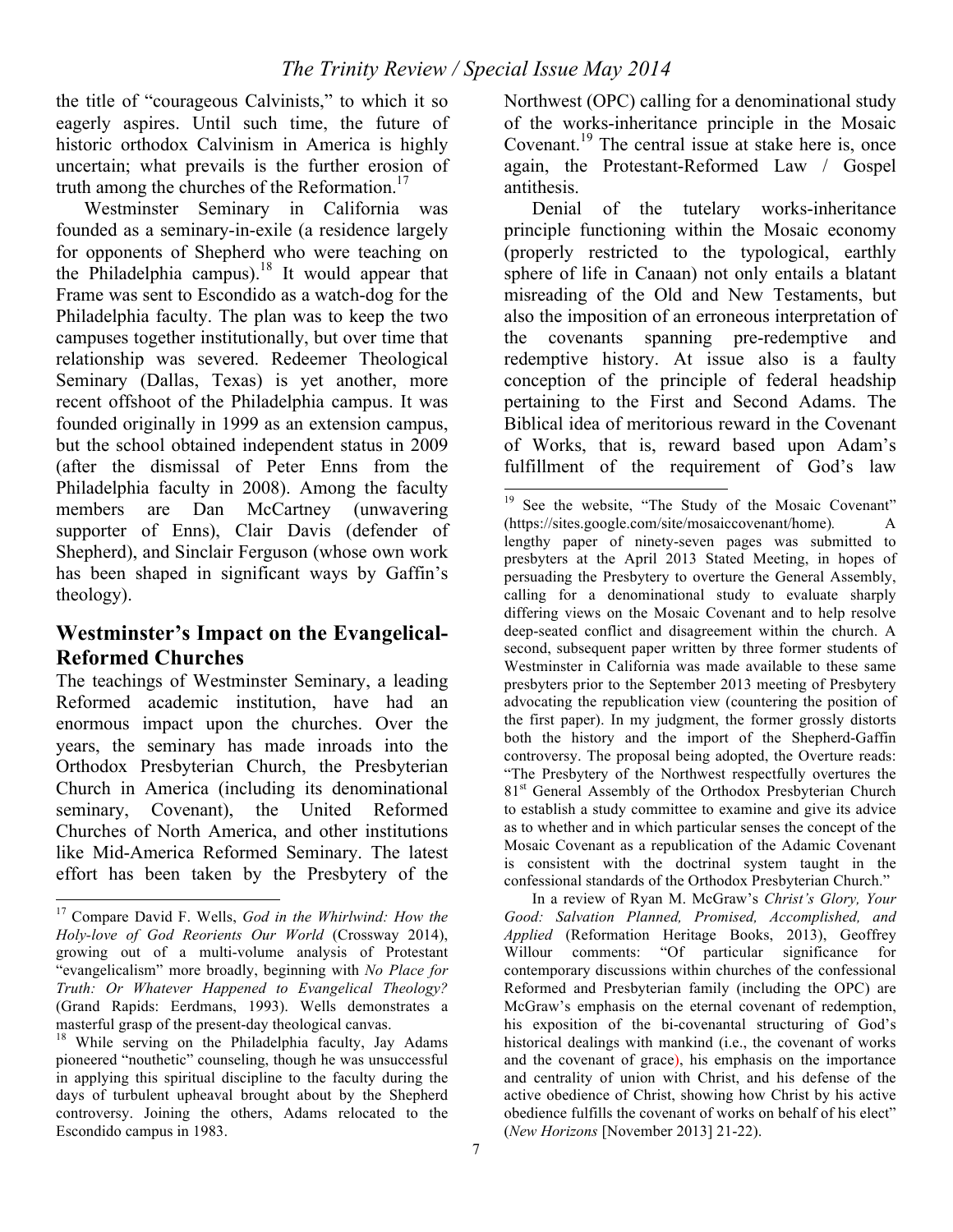(whereby human obedience earns the blessing of God after a period of probationary testing), is essential for maintaining the parallel drawn by the apostle Paul with respect to the two Adams. The reward that would have been granted by God to Adam, had he fulfilled his covenantal, legal obligation, would obviously not have been won by a substitutionary, divine representative as is the case in the Covenant of Grace (wherein the exclusive ground of eternal life is the perfect righteousness of Christ, the Second Adam, imputed to the elect). Inheritance by works – contrasting with inheritance by grace – is required by God's covenantal law first given to humankind; entailed here is the crucial Law / Gospel antithesis. Discussion within the Orthodox Presbyterian Church, and elsewhere, will not advance until the Shepherd-Gaffin heterodoxy is clearly and honestly identified – and decisively excised. Instead of majoring on the minor (what I have identified above as the "secondary element" in the doctrine of the Covenant of Works, namely, construal of God's covenantal reward for obedience as a gift of grace, rather than meritorious accomplishment on the part of the First Adam, had he kept God's command), full attention must be directed to Gaffin's repudiation of the classic Protestant-Reformed law / grace contrast. To do anything less is to obscure and cover over what is central in this four-decade-old controversy regarding justification by faith.

Biblically defined, the term "grace" – fundamental and all-determinative in this dispute – refers *exclusively* to sovereign, electing grace ("saving" grace, the *only* grace to which the Bible refers). Application of this term as a qualification for the way in which Adam would have received the consummate blessing of God and reward for successful completion of probation under the original Covenant of Works (before Adam's fall into sin) has proved not only to be confusing, but has opened the door to erroneous interpretation of the two-fold covenants (Works and Grace). *The time has come in the history of orthodox federalism (that is, Reformed dogmatics) for ambiguity and misformulation to be acknowledged and finally resolved – by modifying and correcting the teaching of the church to conform to Scripture.* Failing to do so will only perpetuate division within the academy

and the churches, division that in the final analysis is unwarranted and unnecessary.

On other fronts, objection had been formally raised against the decision of the Session of Tenth Presbyterian Church in Philadelphia for having Gaffin speak in March 2014 at The Boice Center, a ministry of Tenth Church.<sup>20</sup> (Gaffin's topic was "Inerrancy and the Self-Witness of the Bible." Gaffin changed his lecture to the following: "Inerrancy: Adam and the Gospel.") The response of the church elders was to consult Cornerstone OPC where Gaffin worships and has an active hand in the affairs of the congregation.<sup>21</sup> Cornerstone's answer was to reassure inquisitors that Gaffin was unhesitatingly sound and unquestionably orthodox. How's that for a fair, judicious handling of a complaint by a concerned church member! (That individual has since resigned his membership on the rolls of Tenth Presbyterian Church.) Likewise in

 <sup>20</sup> The deviant teaching of Westminster Seminary was introduced long ago to Tenth Presbyterian Church by its senior pastor, James M. Boice, who had befriended Sinclair Ferguson (currently serving as professor of systematic theology at Redeemer Theological Seminary and as a teaching fellow at Ligonier Ministries). Boice came to denounce the Reformed doctrine of the "Covenant of Works." Subsequently, neither Phil Ryken, Boice's immediate successor, nor the current senior pastor, Liam Goligher, nor any other members of the pastoral/ministerial staff, past or present (most of whom were trained at Westminster), have ever distanced Tenth from Westminster's pernicious teaching. Apparently, silence is golden! The strategy, here as elsewhere, has been to look the other way. In the past Tenth Church has endorsed, and now continues to endorse, Westminster Seminary as the champion of Reformed orthodoxy. Wishful thinking at best! Presently, the onus falls upon Goligher to do his own thinking, based on study of the literature now widely available. The chief responsibility at Tenth is his. (Jeffrey Jue, the Provost / Dean of Faculty of Westminster regularly worships and teaches at Tenth.)

<sup>&</sup>lt;sup>21</sup> For more insight into Cornerstone Orthodox Presbyterian Church, see Stephen M. Cunha, *The Emperor Has No Clothes: Dr. Richard B. Gaffin Jr.'s Doctrine of Justification* (Unicoi, TN: Trinity Foundation, 2008). Gaffin left Calvary OPC in Glenside – across the street from Westminster Seminary – to help organize Cornerstone and, at the same time, to seek ways to alleviate tensions within the seminary community where possible. Arthur Kuschke, a member of the Glenside congregation, kept a very close eye on all developments stemming from the Shepherd dispute. See histories of the controversy for additional background on Kuschke's active and highly significant role in opposing Shepherd's teaching both in the seminary and the OPC.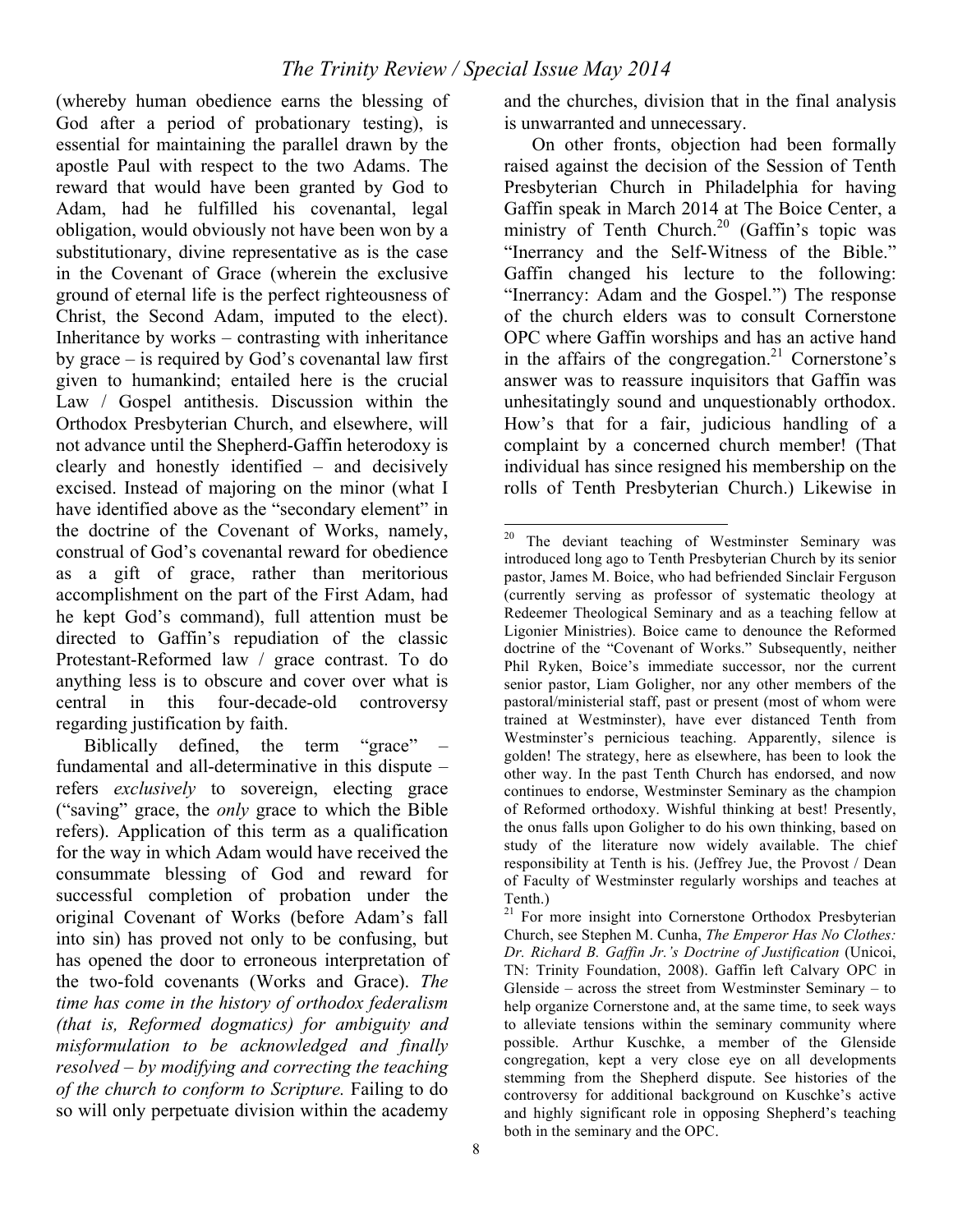March 2014 John Piper, popular Baptist pastor and teacher, was selected as the speaker for Westminster's Seventh Annual Gaffin Lecture in Theology, Culture, and Missions at the seminary, and also as special speaker at Proclamation Presbyterian Church in Bryn Mawr, Pennsylvania (where Peter Lillback is *pastor emeritus* and David Garner serves currently as a pastor of teaching). Piper's topic at Proclamation was "Suffering and the Supremacy of Christ." All this to say, this was a strategic move on the part of the seminary, given the fact that Piper's views on covenant and justification are wholly in sync with the teaching of New Westminster. $^{22}$  Piper's visit would potentially galvanize the Westminster community in the Philadelphia area and help secure maximum support for the school.

The controversy regarding the Biblical doctrine of Scripture and justification by faith is not just a problem isolated to the Westminster (Reformed) community. It is deeply divisive within the Evangelical Theological Society. One should be reminded that adherence to the formal principle of the Protestant Reformation, historically understood, is one of the few doctrinal planks of the Society. Needless to say, the organization has been unable to hold all members to this pledge (Enns being one example). The title of Enn's paper at the 2013 annual meeting of the Evangelical Theological Society was "Abandoning Inerrancy Is Necessary for Evangelical Integrity."23 The Society serves as a useful gauge of present-day trends within Protestant "evangelicalism."

One of the most respected and influential popularizers of Reformed theology today is R. C. Sproul, Sr. In his newly released book, *Everyone's a Theologian: An Introduction to Systematic Theology*, $^{24}$  we read contradictory teaching on the Covenant of Works, teaching that has become all

too familiar within Reformed scholarship, teaching that can readily lead to a false understanding of the relation between faith and good works in the article of justification. Sproul rightly distinguishes the works-covenant from the grace-covenant by explaining that "the destiny of the human race was decided on the basis of performance, specifically on the basis of the obedience of Adam and Eve. If they remained obedient, they would enter into an eternal state of blessedness. However it they failed to conform to that stipulation, then they would die, along with their descendants."<sup>25</sup> *Rightly understood, this is nothing other than the works-merit principle functioning with respect to human obtainment of the promised, covenanted reward (wherein God freely obligates himself to bless, not curse, humankind represented in Adam on grounds of perfect obedience to the law of God).* 

Unfortunately, this crucial teaching concerning the law / grace antithesis is undermined by Sproul in his following remarks: "Another misunderstanding comes from how we identify the two covenants. Because the first is called 'the covenant of works' and the other is called 'the covenant of grace,' we tend to think that the first covenant had no grace." Sproul speculatively contends that "for God to enter into any covenant with a creature, to give any promise to us whatsoever under any conditions, is in itself a gracious act. God is not required to promise His creatures anything" (123). This entails an erroneous assessment of the Biblical covenants, one that can only jeopardize the law / grace antithesis Sproul himself is eager to maintain.<sup>26</sup> At the opening of

 <sup>22</sup> Mark W. Karlberg, *John Piper on the Christian Life: An Examination of His Controversial View of 'Faith Alone' in*  Future Grace (Great Bromley: CRN [Christian Research Network], 1999), republished in *Gospel Grace: The Modern-Day Controversy.*<br><sup>23</sup> Currently, Enns is on the faculty of Eastern University.

 $24$  Sanford, FL: Reformation Trust, 2014. As an introduction, Sproul's concise volume is vastly superior to Frame's in laying out the fundamentals of the faith – and does so far more reliably.

 <sup>25</sup> *Everyone's a Theologian,* 123. The probationary test hinged on Adam's "one act of righteousness:" Eve would either affirm or deny the lordship of God (including either upholding or undermining the role and responsibility given to Adam as federal head in the original Covenant of Works).

 $26$  Sproul was a critic of the Shepherd theology, one of the signers of the now historic May 4, 1981 letter sent out to a broader Reformed audience objecting to the seminary's exoneration of Shepherd. With regard to the Mosaic Covenant, Sproul acknowledges the works-principle in operation, a principle antithetical to that of saving grace (functioning in the new covenant). He explains that "we are saved by grace, and grace comes through the person and work of Christ…. He came into the world and placed Himself under the stipulations of the original covenant of works…. Justification is through faith in Christ alone because Christ alone fulfilled the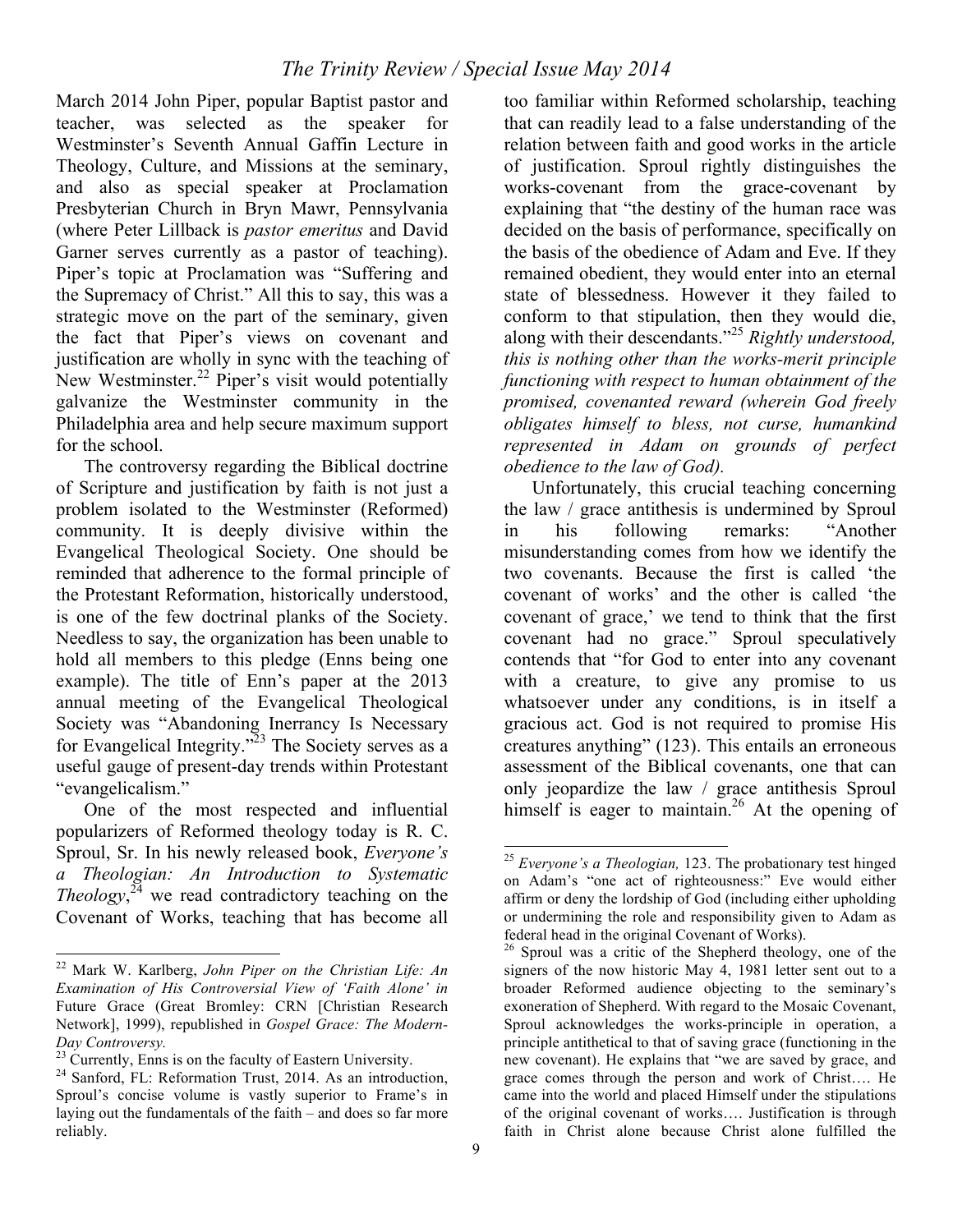history with the establishment of the covenant with Adam, federal head of all humanity, God pledged to bind himself to this covenant, one of his own making, one which he *freely* ordained. God was not obliged to do so. *To be sure, the covenant at creation was an act of divine condescension and beneficence, but it was not "gracious." That term is descriptive exclusively of redemptive covenant (the so-called "Covenant of Grace").* Biblical interpreters cannot have it both ways.<sup>27</sup> Theological

 $\overline{a}$ covenant of works" (164). The doctrine of the covenants and the role of Old Testament typology are major features of Reformed Biblical theology, a discipline fully compatible with systematics when the two are rightly formulated. Graeme Goldsworthy in *Christ-Centered Biblical Theology: Hermeneutical Foundations and Principles* (Downers Grove: InterVarsity, 2012) offers an alternative to the views of Geerhardus Vos, the father of Biblical theology in the twentieth century, and Edmund P. Clowney, a champion at Westminster of the Biblical, redemptive-historical approach. In making his case Goldsworthy rejects the doctrine of the Covenant of Works. This has profound implications for Biblical and systematic theology, two mutually compatible methodologies, both essential in explicating the full teaching of Scripture.

<sup>27</sup> Sproul's elaboration on the difference between justice, on the one hand, and grace and mercy, on the other, leads him to assert (correctly) that "grace is not justice. Grace and mercy are outside the category of justice, but they are not inside the category of injustice" (*Everyone's a Theologian,* 69). In defining the term "grace" in the later section of the book dealing with soteriology, Sproul explains: "At the outset, we must distinguish between grace and justice. Justice is something that is earned or merited by our works" (163). It is necessary here to underscore that this earning on the part of the creature made in God's image is based wholly upon God's covenant arrangement established at creation – what federalists call reward *ex pacto*. "So justice is related to a standard of merit. In contrast, grace is undeserved; that is, it is not earned or merited. Rather, grace is given freely by God. He is not obligated or required to give it" (163).

For additional clarification it must be said that the grace freely given to sinners – something not required of God – is wholly descriptive of the Covenant of Grace. Though the first covenant at creation, the Covenant of Works, was freely bestowed (as an act of divine condescension and beneficence), it was not an act of "grace," which pertains exclusively to God's redemptive provision. Had Adam obeyed the command of the Lord in that first covenant, he would have justly earned the promised reward of eternal, eschatological life (leading to consummate transformation into the image of the Glory-Spirit, who initially hovered over the creation of the world as earthly habitat and the creation of humankind as God's image-bearer). Theological terminology must conform to the teaching of Scripture, not church tradition (dogma) which conveys at

systematization demands consistency and clarity of expression. Above all, my good friend and respected expositor of the Scriptures, R.C., should know this well.

**Where Now Do Federal Confessionalists Stand?**

The legacy Westminster has bequeathed to the Reformed world, notably to the Orthodox Presbyterian Church and the Presbyterian Church in America, is found wanting. Widespread theological confusion and misunderstanding brought about by the Shepherd-Gaffin teaching finds its roots in formulations by the early Reformed federalists, conveyed most immediately to students of the seminary chiefly through the work of John Murray, Westminster's leading systematician in the early days of the seminary.<sup>28</sup> One of the most recent engagements with the ongoing dispute over justification and the covenants appears in *The Westminster Theological Journal*, in an article entitled "Missing, Presumed Misclassified: Hugh Binning (1627-1653), the Lost Federal Theologian," written by Donald John MacLean (*WTJ* 75 [2013] 261-78). Here MacLean sets out to counter the dominant Barth-Torrance critique of scholastic federalism (specifically, criticism of the law-grace, or Law-Gospel contrast). At the heart of the dispute is the understanding held by some regarding (*nonsaving*) grace as the basis for (*unmerited*) reward in the Covenant of Works. Wherein precisely does "grace" and "Gospel-grace" differ with respect to the way of receiving the inheritance promised in the first covenant with Adam, the federal head (upon

 $\overline{a}$ 

times rationalistic speculations. There is and continues to be progress in doctrinal formulation within the history of the Christian church; such progress entails *better apprehension* of the Scriptures as God's self-revelation, *not new truths*. This is the result of the Spirit's illumination of the Word in the hearts and minds of believers.

<sup>28</sup> Larry R. Helyer, *The Witness of Jesus, Paul and John: An Exploration in Biblical Theology* (InterVarsity, 2008) expresses indebtedness to Karlberg for his critique of covenant theology at Westminster Seminary, notably that of Murray. Compare the studies by Jeong Koo Jeon: *Covenant Theology: John Murray's and Meredith G. Kline's Response to the Historical Development of Federal Theology in Reformed Thought* (Lanham, MD: University Press of America, 2004); *Covenant Theology and Justification by Faith: The Shepherd Controversy and Its Impacts* (Eugene, OR: Wipf and Stock, 2006); and *Calvin and the Federal Vision* (Eugene, OR: Wipf and Stock, 2009).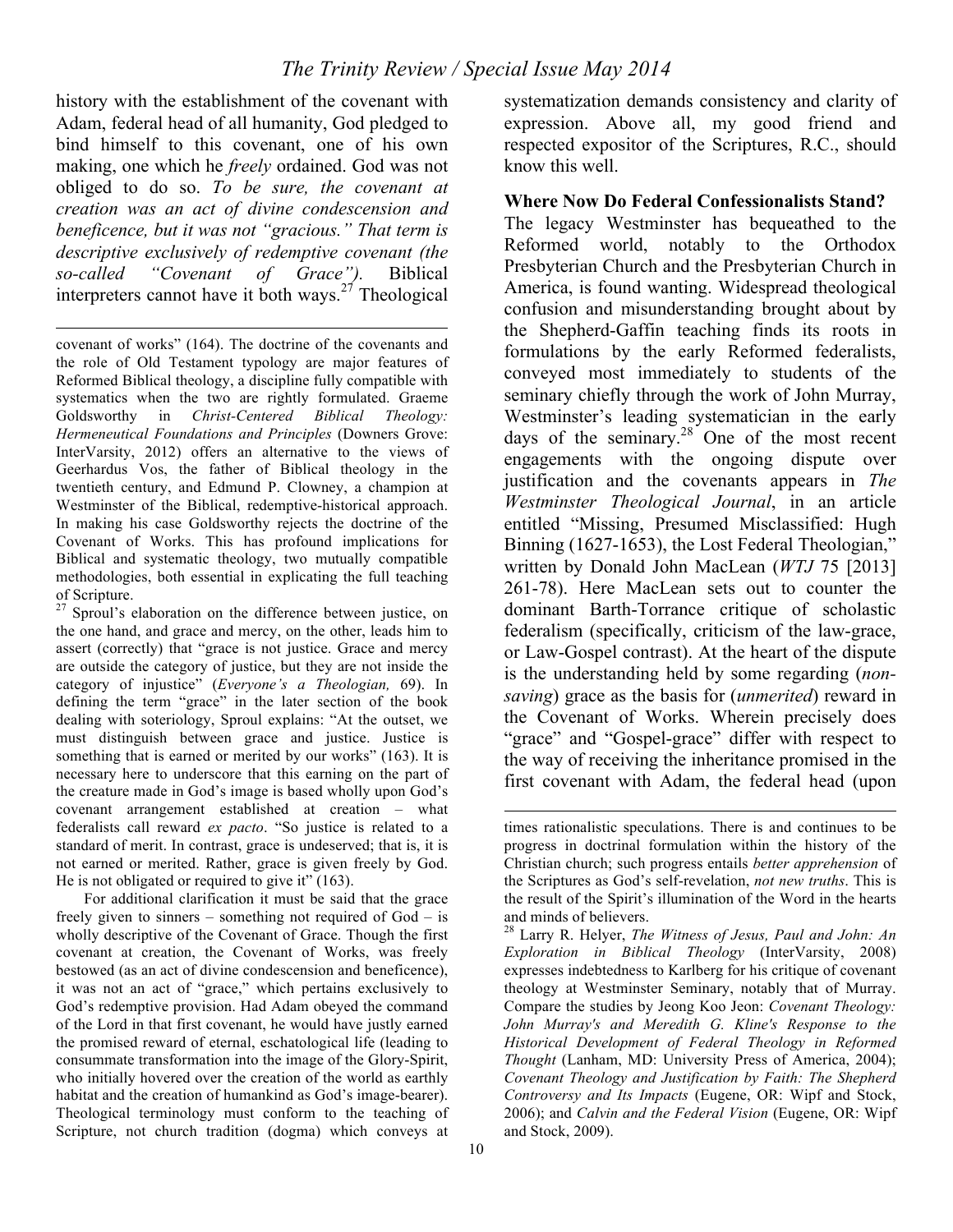successful completion of probationary testing, resulting in confirmation in righteousness and the securing of life everlasting)? *Crucial with regard to this question in Reformed covenant theology is the essential and vital idea of meritorious reward (as that informs Christ's work as Second Adam, and as regards the operation of the works-principle in the Mosaic economy).* Without it, there is no Law/ Gospel antithesis. Biblically defined, the theological term "grace' applies *exclusively* to redemptive promise and reward. Within scholastic Reformed federalism the notion of (pre-redemptive) "grace" as the basis, reason, or justification for the reward promised to Adam in the Covenant of Works is foreign to the witness of Scripture. Perpetuation of this un-Scriptural terminology with respect to the pre-Fall covenant only perpetuates a defective interpretation of the divine covenants and of justification by faith alone (apart from the "works of the law"). Covenantal inheritance is either by faith in the Covenant of Grace or by works in the Covenant of Works (broken by Adam's fall into sin). In Christ the promise has been secured for elect humanity, necessitating the imputation of his perfect righteousness to those justified by grace through faith.

Regrettably, MacLean promotes the view held by Samuel Rutherford (and Hugh Binning), "that God showed grace to Adam in establishing this covenant [the original covenant of works] with him. He believed that Adam could have served God perfectly forever and never earned a right to confirmation of eternal life. Therefore God's promise was to reward obedience above what it merited and, for Rutherford, is demonstrated that even the covenant of works contained grace…. This acknowledgment of grace in the covenant of works did not prevent Rutherford from sharply distinguishing that grace from the grace shown in the *foedus gratiae,* stating that there was 'no Gospel-Grace' in the covenant of works" (274-275). The author informs his readers that Binning would agree with Rutherford's understanding. "Indeed, Binning stated that 'it was Paul's great business in preaching, to ride marches between the covenant of grace, and the covenant of works'" (275n.99). This doctrine of pre-Fall grace is the result of abstract speculation on the part of federalist expositors,

whether seventeenth-century or contemporary.<sup>29</sup> *In the case of Shepherd and Gaffin, this feature or element of doctrine has become the foil for radical reinterpretation of the Reformed doctrine of the covenants*. 30

To be sure, there is pressing need to correct misformulations based on rationalistic speculation. As superb as it is, we must always remember that the *Westminster Confession of Faith* is not an infallible document. It remains subject to modification and clarification in light of the teachings of Scripture. In the earliest days, American Presbyterians (with Biblical justification) altered the confessional understanding on the matter of church-state relations. The time has surely come to correct the confessional understanding of "voluntary condescension" (specifically directed against the notion of human meritorious reward). $31$ 

 <sup>29</sup> Andrew Woolsey's 1988 dissertation *Unity and Continuity in Covenantal Thought* (Glasgow University) published in 2012 by Reformation Heritage Books is somewhat dated, in that it does not interact with literature since 1988 (hence, no analysis of the Shepherd-Gaffin school of interpretation now requisite in such studies). The author holds essentially to the position of John Murray on the covenants, though he does not call for a "recasting" of covenant theology as Murray had done. For a critique of Woolsey's book similar to mine, see Andrew J. Martin's book review of Woolsey in *WTJ* 75 (2013) 425-428. Commendable also is Mark Kim's analysis of Michael Horton's federalism in relation to this present-day controversy (see "Michael Horton's Covenant Theology as a Defense of Reformation Theology in the Context of Current Discussions," Th.D. dissertation, Toronto School of Theology, 2013). Among recent publications upholding the two-fold covenants, we take note of these: Daniel W. McManigal, *Encountering Christ in the Covenants: An Introduction to Covenant Theology* (West Linn, OR: Monergism Books, 2013); Mark Brown, *Christ and the Condition: The Covenant Theology of Samuel Petto (1624-1711)* (Grand Rapids: Reformation Heritage Books, 2012); and the republication of Johannes Cocceius, *The Doctrine of the Covenant and Testament of God,* translated by Casey Carmichael (Grand Rapids: Reformation Heritage Books, September 2014). For interaction with Beach's reading of Johannes Cocceius and Francis Turretin, see my "Recovering the Mosaic Covenant as Law and Gospel: J. Mark Beach, John H. Sailhamer, and Jason C. Meyer as Representative Expositors." *EvQ* 83/3 (2011) 233-250, republished in *Engaging Westminster* 

*Calvinism,* chapter three.<br><sup>30</sup> For detailed elaboration, see my *Gospel Grace: The Modern-Day Controversy*.

<sup>&</sup>lt;sup>31</sup> "The distance between God and the creature is so great, that although reasonable creatures do owe obedience unto Him as their Creator, yet they could never have any fruition of Him as